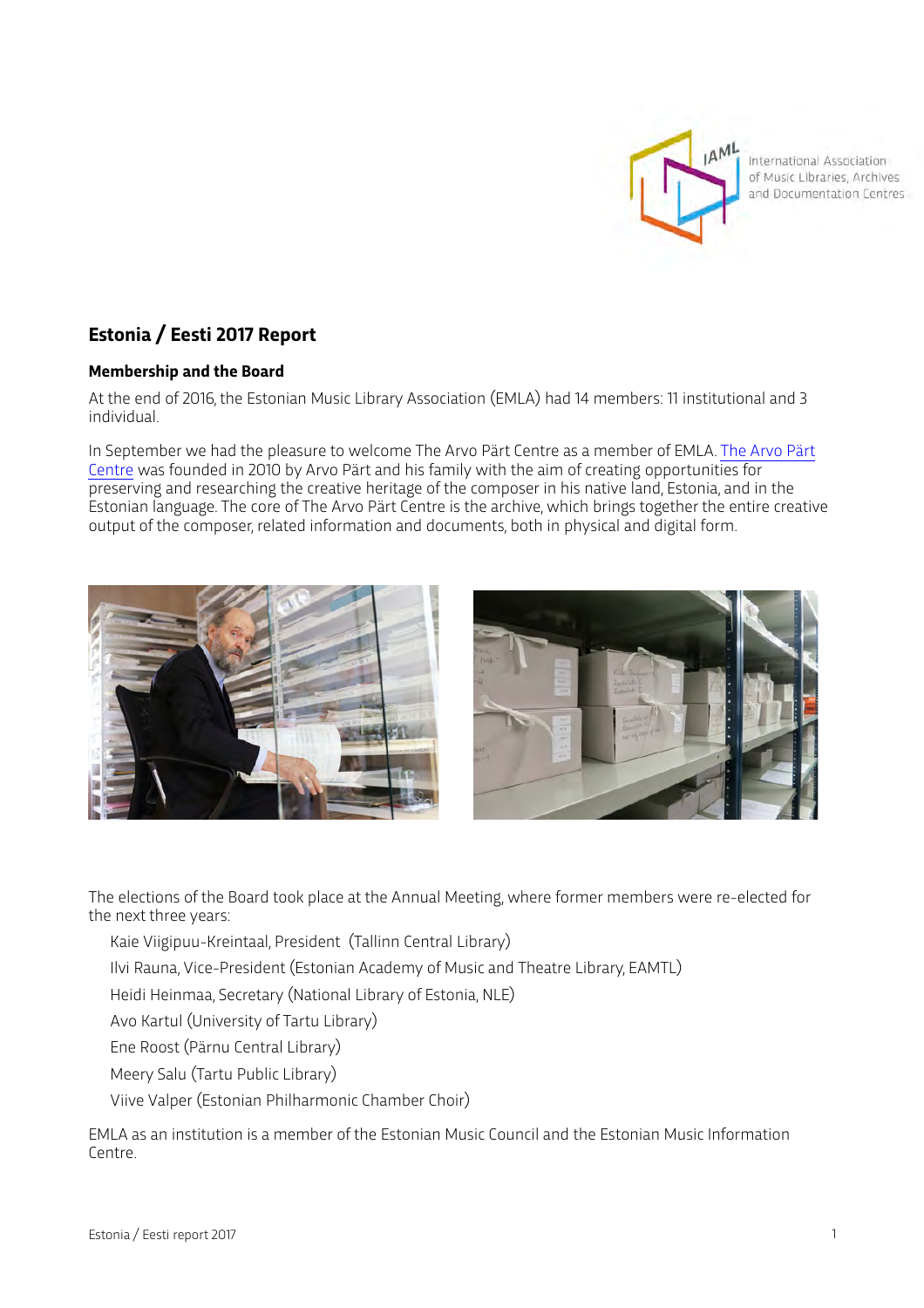## **Activities**

#### **Annual Meeting and the Spring Seminar**

The Annual Meeting was held on 6th May 2016 at the National Library of Estonia. 24 participants atended the meeting including representatives from ten institutions and one individual member.

Traditionally, our Spring Seminar takes place on the same day as the Annual Meeting. This year the theme of the seminar concentrated on everyday professional work and problems related to cataloguing: uniform titles and professional terminology were discussed.

#### **Anniversary Conference of the Music Department of Tartu City Library**

The autumn meeting was held on 11th November 2016 at the 40th Anniversary Conference of the Music Department of Tartu City Library.

The conference began with opening speeches by the city library director Asko Tamme and Kaie Viigipuu-Kreintaal; this was followed by a short review of the history of the the Music Department, presented by the head of the department, Meery Salu.

Katre Riisalu (NLE) gave an overview of the IAML Annual Congress in Rome and Nansi Leppik (NLE) shared the impressions from the first Estonian-Finnish Music Library Seminar in Helsinki. Anti Mehine introduced the Museum of Musical Instruments in Rõngu (a small borough in South-Estonia) which he created and developed. Tõnu Sepp made a profound speech on "conservatism versus innovation in music". The day finished with a concert of early music by young musicians from The Music of Silence Studio.